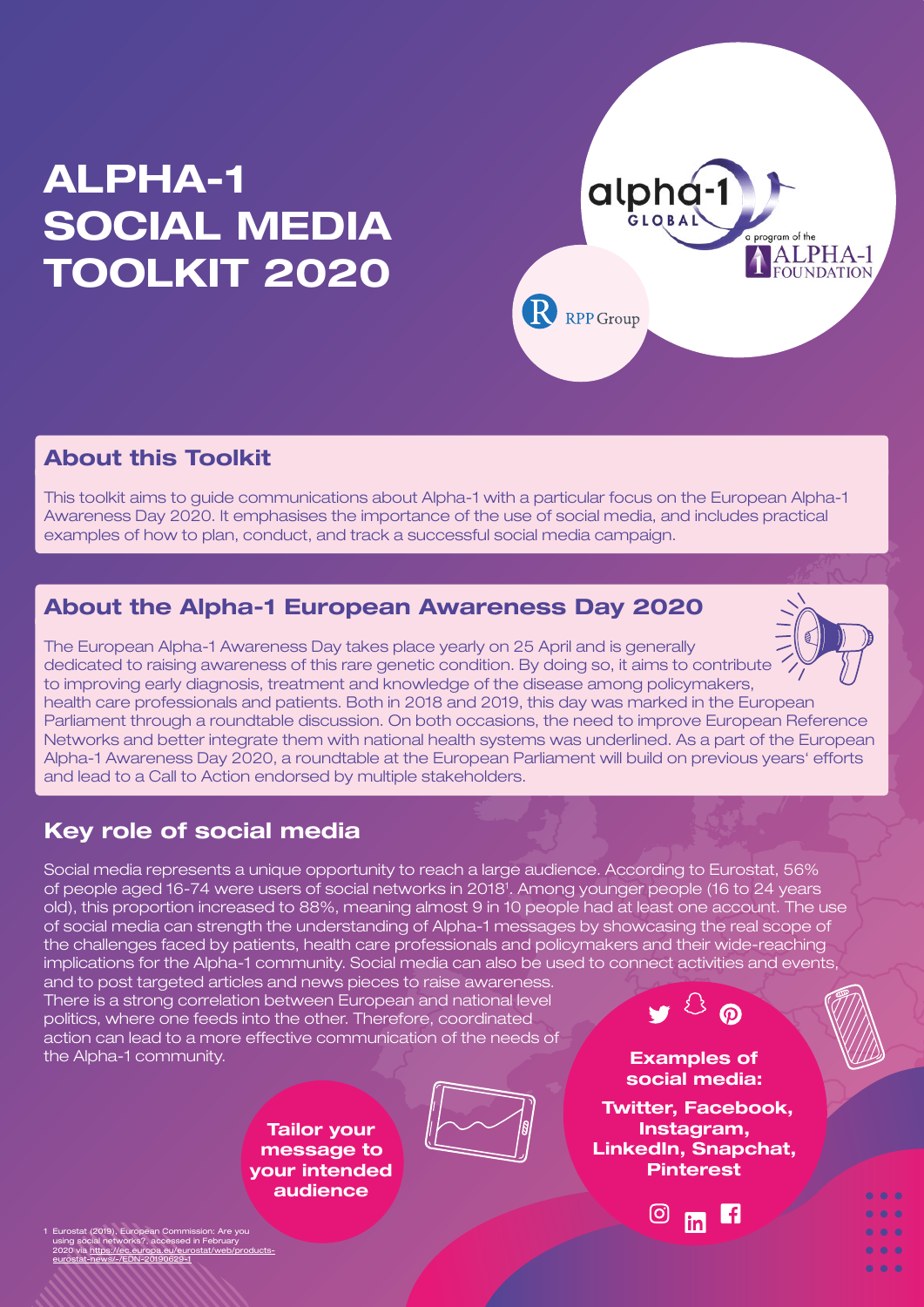# **Campaign Goals**

#### **This campaign aims to:**

• Raise awareness of Alpha-1 among patients, healthcare professionals and policymakers. **Increased awareness** will lead to greater calls for faster diagnosis, better treatment of patients and more knowledge about Alpha-1. Through the sharing of personal journeys on social media, knowledge of the condition and the struggles faced by the patient community can reach a wider audience.



- Emphasise the **wide scope**  of Alpha-1 priorities. Through the participation of different types of stakeholders in the campaign, we can better illustrate how the specific political asks of the Alpha-1 community are aligned with the priorities of a variety of stakeholders as well (e.g. clean air, strengthened health systems, other rare disease patients).
- **Encourage, broadcast, and connect** different activities for the European Alpha-1 Awareness Day.
- Create a permanent social media campaign that leads to the **systematic sharing** of messages about news, policy developments and events relevant for Alpha-1.

#### **Suggestions on how to engage with the social media campaign**

- Engage with other Alpha-1 organisations' social media, such as Alpha-1 Global.
- Identify relevant stakeholders to engage with, such as other rare disease patient organisations, medical organisations, research and development centres, and relevant politicians.
- Address patients and the general public in your posts.
- Follow the hashtag (#Alpha1AwarenessDay).
- Contact local media to further spread the messages.



**Translated messages reach a wider audience**

- In order to increase the audience reached by the social media campaign, it is important to connect as much as possible with policymakers. Policymakers tend to have high numbers of online followers, meaning that their messages about Alpha-1 can greatly increase awareness among online communities.
- An additional way to make the social media campaign as effective as possible is by posting video messages from policymakers. In such video messages, policymakers can communicate the importance of tackling the issues faced by the Alpha-1 community. These messages can be a clear and concise way of delivering key messages, while also increasing the exposure of the policymaker.

### **Messages of the Alpha-1 community**

**Despite national differences, there are general priorities that are shared by the broad Alpha-1 community, which cover a wide range of areas:**

- Raise Alpha-1 awareness within the general population, which can be done by compiling and sharing national and European information, such as the Alpha-1 Expert Recommendations.
- Improvement of stakeholder collaboration in order to facilitate the promotion of patient interests and allow for growth of the Alpha-1 patient, research, and physician community.
- Inform the national/European Alpha-1 community of developments in research and patient care worldwide.
- Promote early diagnosis and optimal access to care. This can also involve monitoring of Alphas and their medical journey, as well as encouraging patient involvement in political processes.